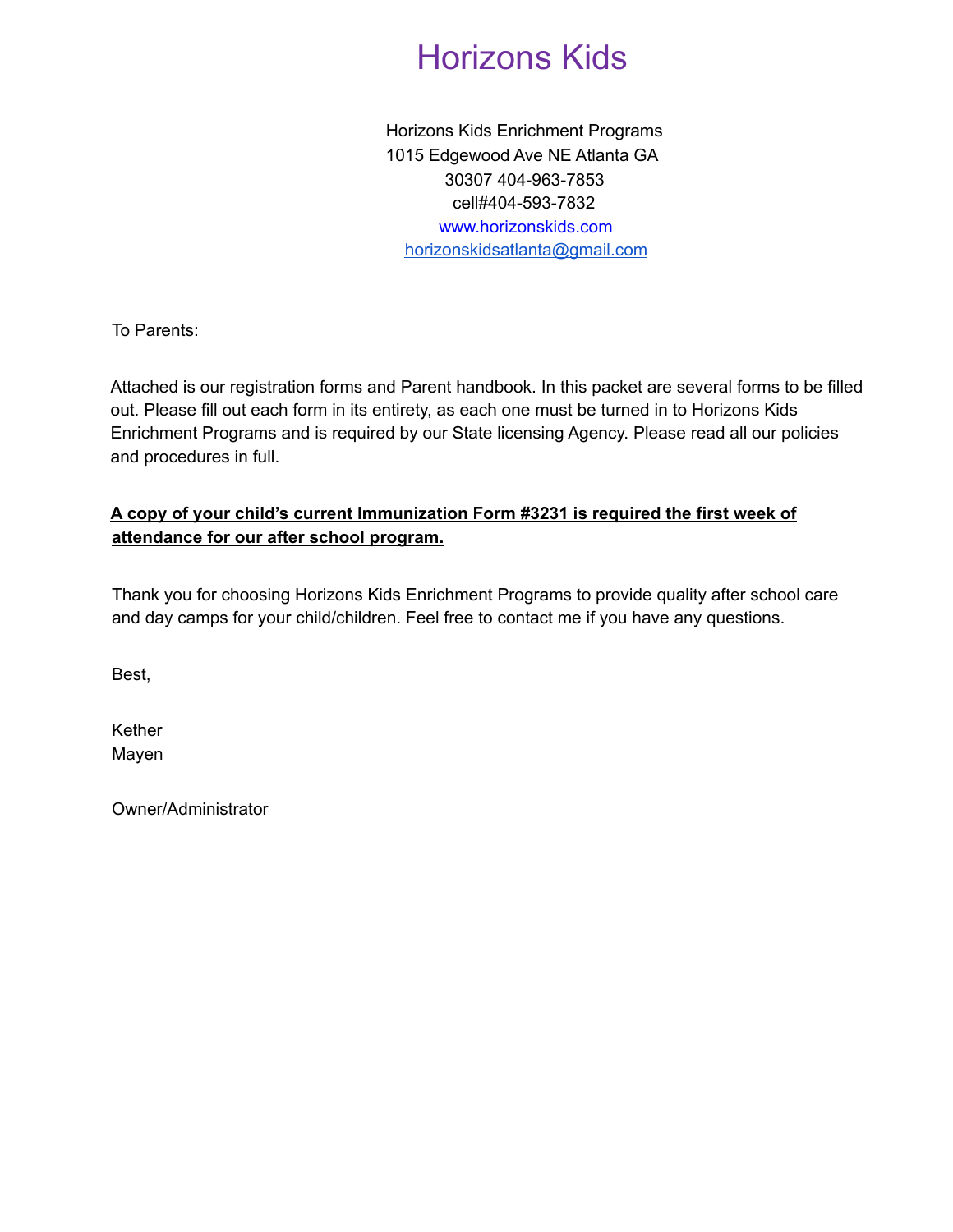#### Horizons Kids Enrichment Programs **Horizons Kids Policies and Procedures**

HK serves students in grades K through fifth grade, ages 5 through 10. HK follows the Atlanta Public School Calendar operating August through May, Monday through Friday from 2:30PM-6:30PM. HK also operates school holidays/teacher planning days, and during the summer from 7:45AM-6:00PM for day camps. HK has limited enrollment.

\*Please check the website for camp dates throughout the school year and summertime. Online reservations for camp are on the website.

**Attendance Policy** All students must be registered with HK prior to participating in the programs. All paperwork must be complete. An enrolled child for after school is eligible to attend five days per week for full time or 2 or 3 days per week for part time. An enrolled child is eligible to attend day camps throughout the school year when camp is in session. An enrolled child may also only attend day camps and not after school. Attendance of an ill child or children with communicable diseases will not be permitted. If your child becomes sick during the day, you will be notified and will need to pick up your child. Sick children cannot remain in the program and must be picked up promptly.

#### **Pick-up and Escort Policy**

Each day, an approved adult MUST:

- 1. Sign out your child(ren) using full name and time leaving Horizons Kids.
- 2. Escort your child out of the building.

Please note: We do not provide evening transportation to your home.

**Updated Information Policy** Parents are responsible for keeping HK advised of any significant changes as they occur in the enrollment information concerning phone numbers, work locations, emergency contacts, family physicians, and persons allowed or not allowed to pick-up the student.

**Special Services** The goal of HK is to provide a healthy, safe environment in which teachers provide quality care to all students. If special services are needed, the director and parent will discuss the child's needs.

**Snacks** Afternoon snacks are provided to students who attend HK. Parents must inform HK in writing of any restrictions to their child/childrens diets. The weekly snack menu is posted on the board at the entrance to the elementary classroom building. Snacks served are prepackaged.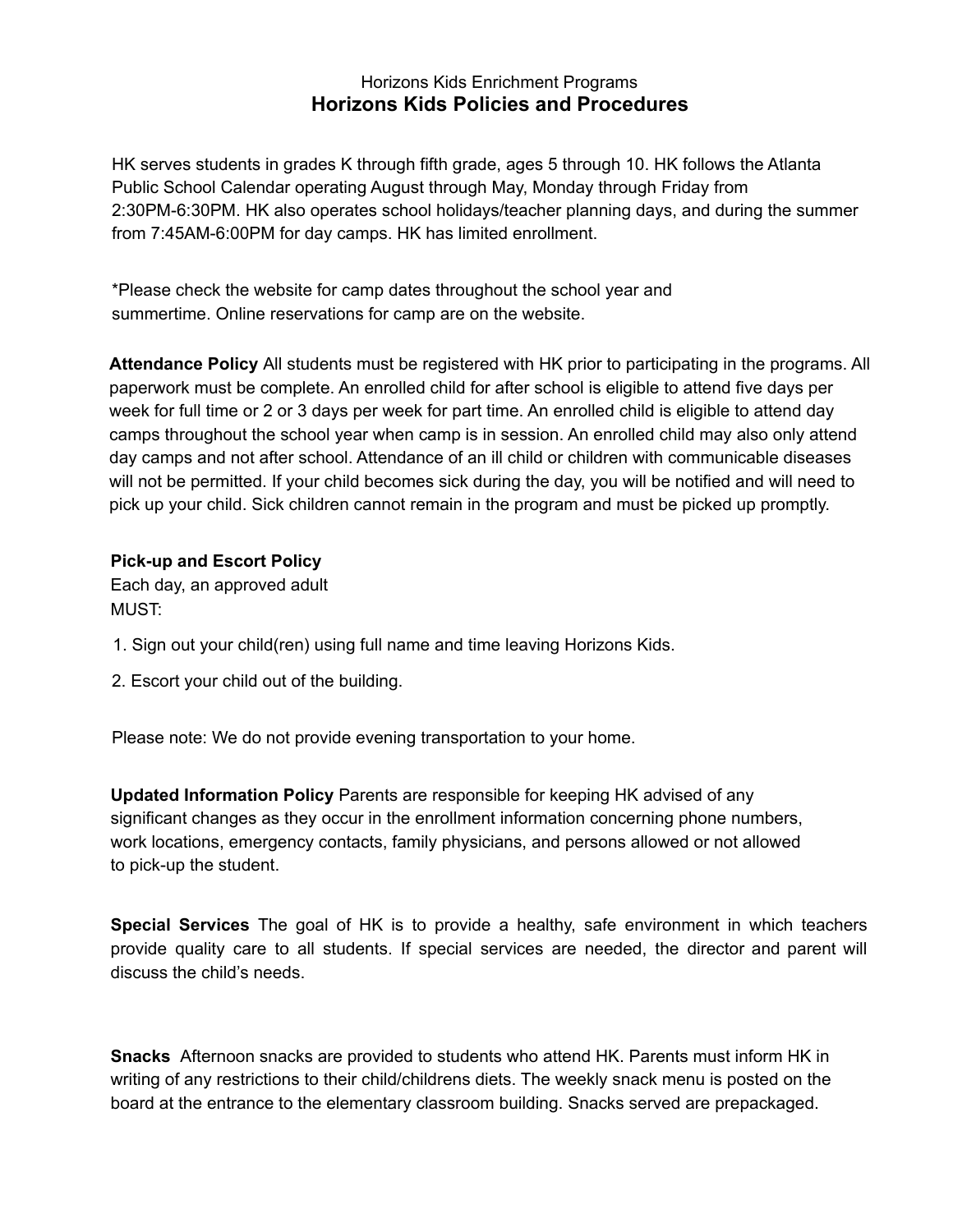**Field trips/Water Activities** HK will participate in field trips and will provide transportation to or from an activity. HK will provide water related activities in water more than two feet deep. Parents must sign a swimming agreement form in paperwork or your child/children will not be allowed to participate in water activity field trips.

**Transportation Policy** Transportation will be provided to or from Horizons Kids, and selected field trips during day camps by HK faculty and staff. In the event of a medical emergency, 911 will be called and the child will be transported by ambulance. School transportation agreement forms must be completed in paperwork before HK can transport your child from school for the After School Program. Transportation for field trips is on Horizons Kids buses by authorized HK drivers. Routine transportation is on Horizons Kids buses and/or Horizons Kids vans by authorized HK drivers.

**Appropriate Behavior Policy** The safety and interests of your children are our primary concern. Teachers will work closely with students to use positive reinforcement for desired behaviors. Teachers will communicate with parents to share positive and undesirable student behavior. If any student has frequent behavior problems that are not improved upon after parent/teacher communications, then the student who is demonstrating inappropriate and/or unsatisfactory behavior he/she will be dismissed from HK. Various techniques will be used by the teachers such as, but not limited to, talking with the student, removing them from the group, time-out, speaking with the parent, and written notification of event or behavior to the parent.

**Unacceptable Objects Policy** Any child found with knives, guns, drugs, alcohol, tobacco, or other dangerous objects or substances that could cause harm to others will be removed permanently from HK and will be disciplined according to school policies.

**Medical Emergency (See Medical Form)** In the case of a medical emergency, 911 will be called and students will be transported by ambulance to Children's Healthcare of Atlanta at 35 Jesse Hill Jr Dr Atlanta, GA. If the injury does not require 911 assistance, the child will be treated by the director and a medical report will be completed and given to the parent. Parents will be immediately notified in the event of a medical emergency. The main first-aid kit is in the classroom building and transportation first aid kits are on the buses at all times.

**Medication Administration** Please note: We do not administer medication. Do not send your child with medication.

**Illness and Communicable disease:** Attendance of an ill child or children with communicable diseases such as conjunctivitis (pinkeye), pediculosis (head lice), scabies, ringworm, chicken pox, measles, strep throat, flu, Covid-19 etc. will not be permitted. Parents will be notified when a communicable disease is introduced into the site by written communication from the director. Parents are requested to notify HK in writing, immediately if their child contracts a communicable disease, has a fever of 100 degrees or higher, diarrhea, or sore throat. Children with communicable diseases will not be allowed to attend HK until a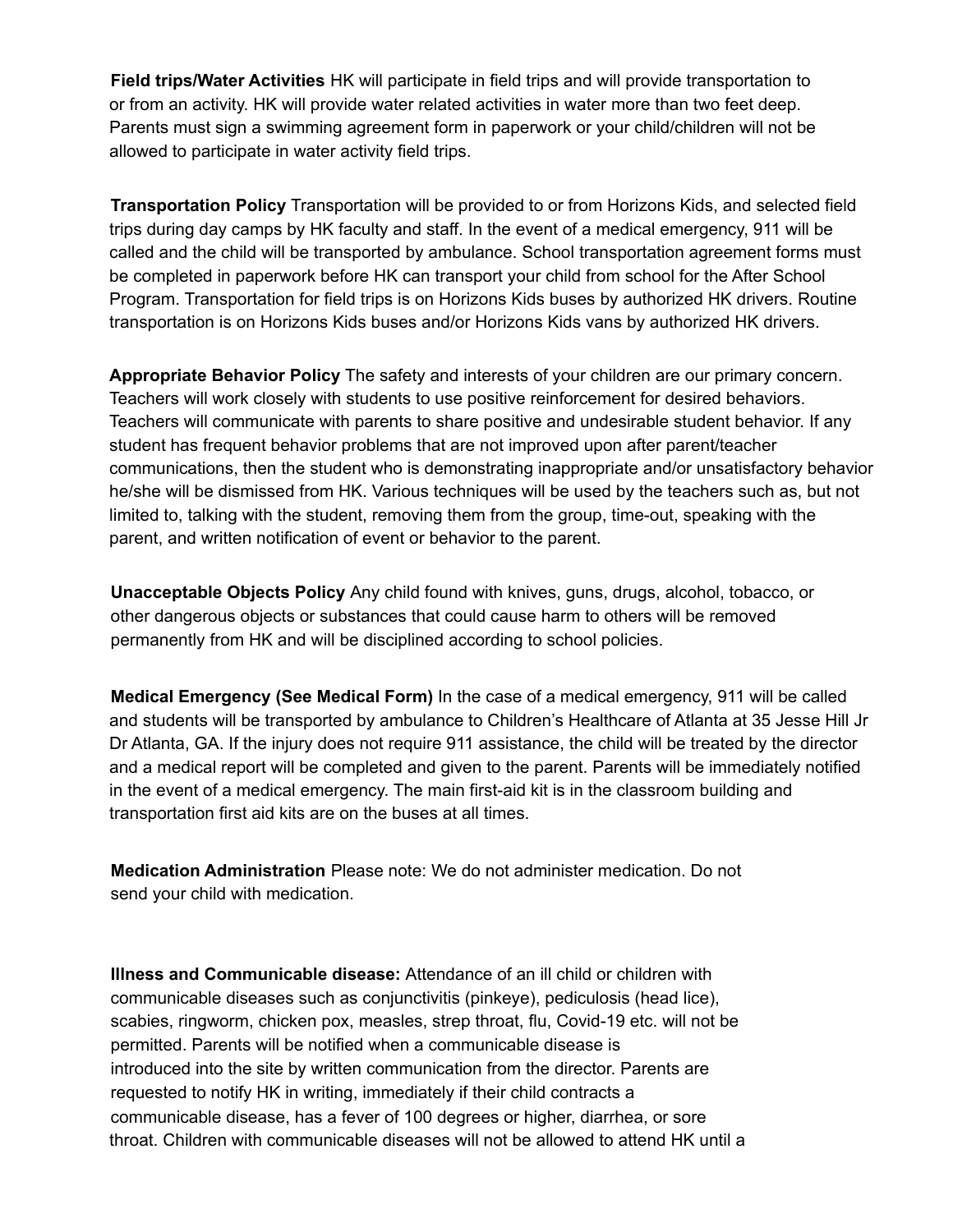medical release is provided by the child's physician. If your child becomes sick during the day, you will be notified (contacted by phone) and required to pick up your child. Sick children will be removed from the group and staff will take every measure to make the student comfortable until the parent arrives.

**Protection of children in the event of an Emergency:** In the event of a physical plant problem and/or power failure or structural damage, fire, tornados, severe weather we will implement the emergency procedures/plans for the appropriate event. Emergency plans are posted in the classroom for parent viewing.

**Inclement and Severe Weather Policy** On days when the school system is CLOSED FOR AN ENTIRE DAY OR CLOSES EARLY BECAUSE OF INCLEMENT OR SEVERE WEATHER such as snow, tornadoes, etc., HK After School will NOT be offered. It will be the parent or guardian's responsibility to be aware of early school dismissal and to make suitable arrangements. Please note we have an emergency plan posted in each classroom as well as specific instructions of plan according to the type of emergency.

**Refusal Of Care Policy** HK reserves the right to discontinue child care to any student enrolled in the program at any time for any reason other than the basis of race, color, religion, gender, national origin, age, veteran status, marital status, or sexual orientation in any of its employment practices, educational programs, services or activities.

**Updated Information Policy** Parents are responsible for keeping HK advised of any significant changes as they occur in the enrollment information concerning phone numbers, work locations, emergency contacts, family physicians, etc.

**Homework Policy** The teachers of HK will guide students in their homework. Teachers will check for homework completion and review for accuracy but not be required to correct for accuracy. Teachers are not able to assist individual students with long-term projects that require parent involvement. \*Please note homework times on the student schedules. If students are picked up prior to the conclusion of the homework time, assignments may not be complete.

**Informed Parent Policy** It is the HK responsibility to keep parents informed of any incidents, including illnesses, injuries, adverse reactions to medications, exposure to communicable diseases that impact the child.

**Child Abuse Policy** HK believes that the safety, support, and care of your child(ren) is most important. The law has provisions safeguarding the well-being of child(ren). We must comply with the law as outlined below: *Child care and day care personnel having reasonable cause to believe that a child under the age of 18 has had physical injuries inflicted upon him/her by other than accidental* means by a parent of guardian, or has been neglected or exploited by a parent or guardian or has *been sexually assaulted or sexually exploited, MUST be reported or cause reports to be made to the Department of Human Resources, Child Protection Agency.*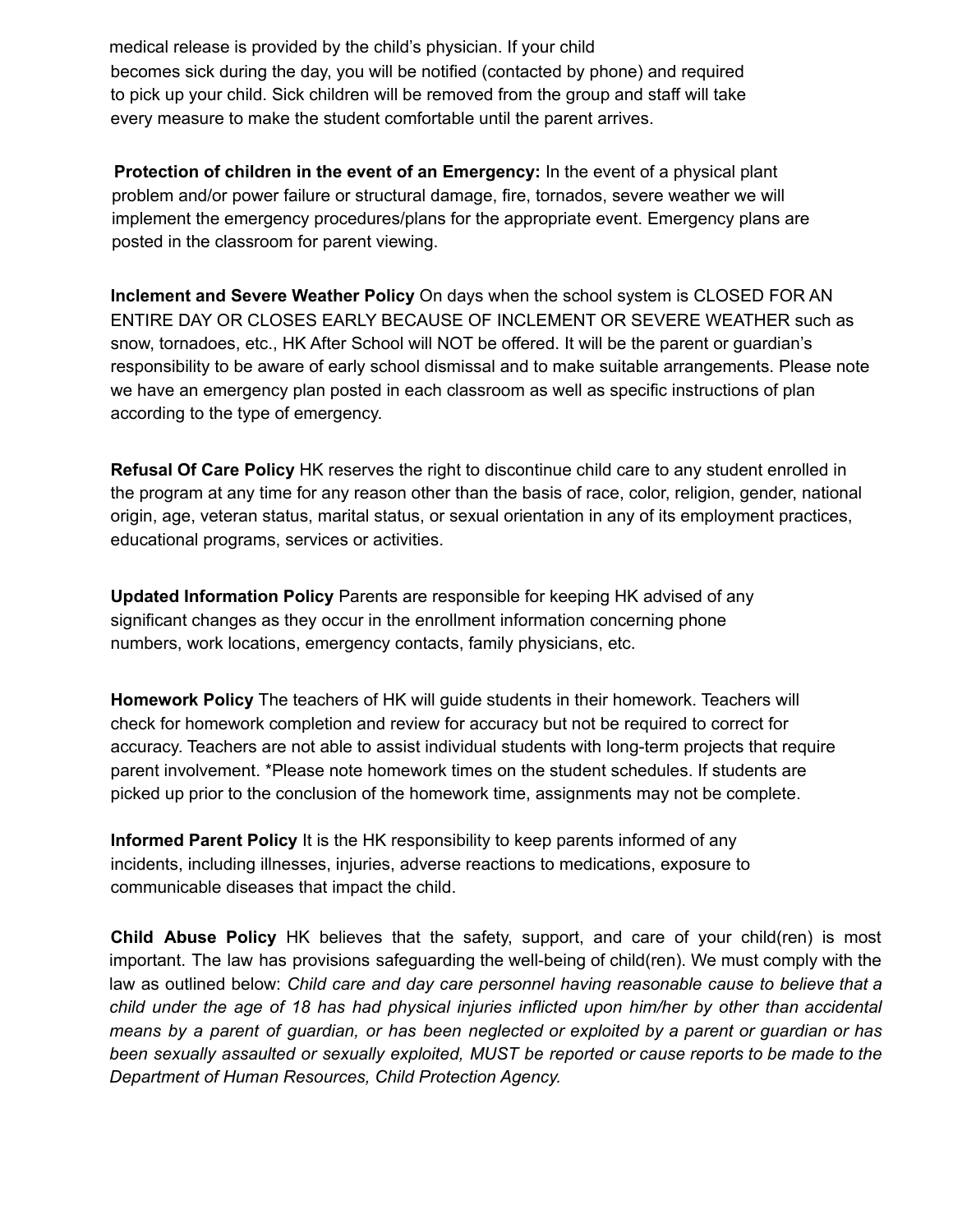#### **Student Schedule**

Teachers are responsible for overseeing homework completion and providing physical activities and enrichment activities. The HK teachers are well trained, professional After School teachers and staff. Our goal is to make HK a nurturing, educational, and rewarding experience for the growth of your child.

#### **After School:**

3:00pm Children arrive at facility/3:00-3:30pm Homework time 3:30-4:15pm Playground time/4:15-4:45pm Extra Homework time, playground time, and cognitive activities 4:45-5:45pm Enrichment activities including reading, arts and crafts/5:45-6:30pm Free Choice activities (games/art/dramatic play) 3-6:30pm Student Pick up

#### **After School TYuition: (\$395/month FT) (\$295/month PT 3 days) (\$245/monthPT 2 days)**

#### **Day Camp Tuition: \$65/Daily/ \$325/Week**

**Field Trip schedule (Summer Camp):** (schedule is tentative and subject to change due to weather etc) Mon/Wed/Fri: Pool Day, Don't forget a swimsuit!! Tue/Thurs: Park Day!!

**Horizons Kids Enrichment Program Parental Policy State regulations require us to supplement your sack lunch/morning snack if it does not meet USDA standards, please pack a healthy lunch/morning snack for day camp.**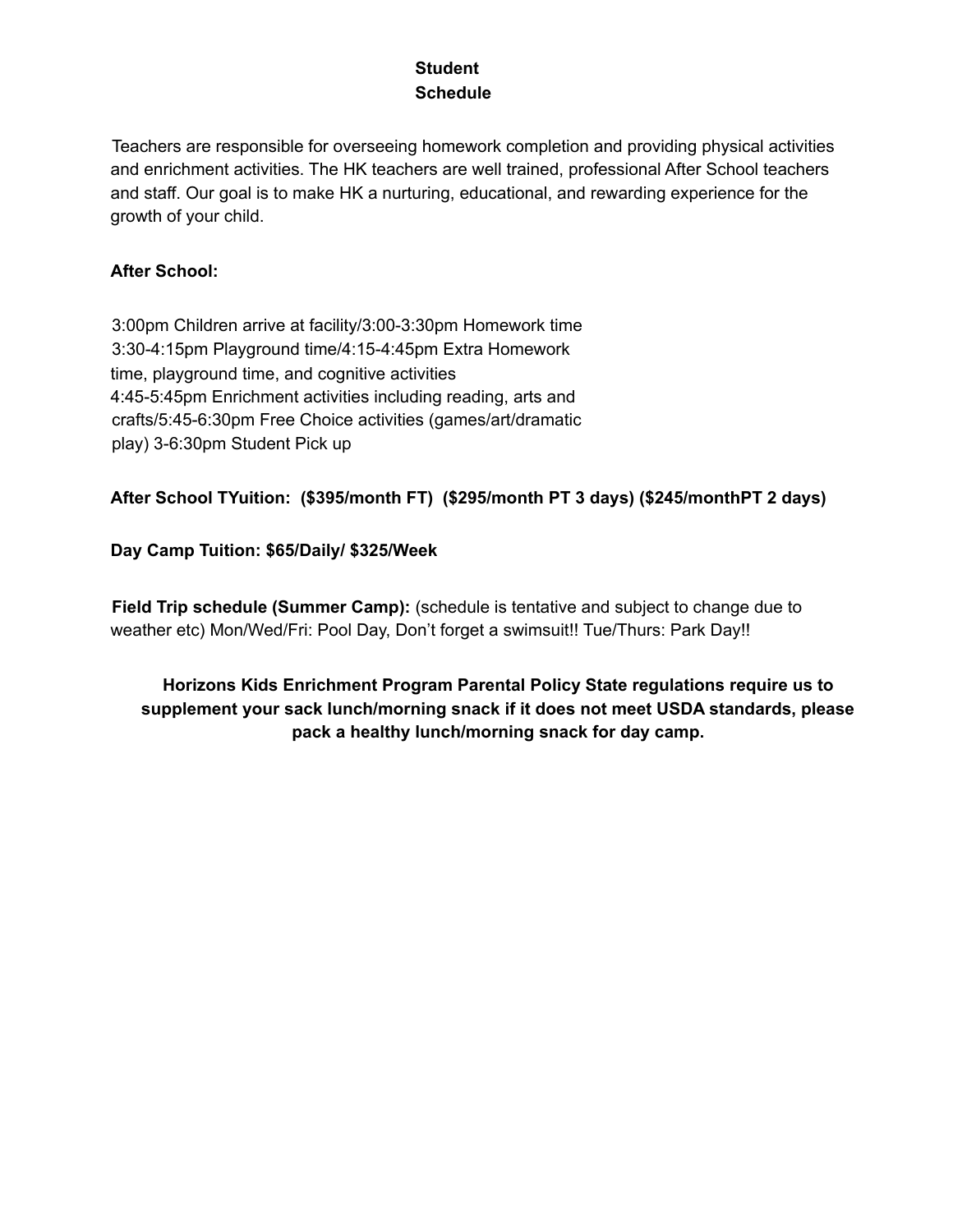# **Parental Policy Verification Form**

By signing below, I understand that:

> • Parents have the right to visit all areas used by my child while at Horizons Day Camp

• Parents must first sign-in with an Administrator.

• Horizons Day camp is exempt from licensing and is not required to be licensed from Bright from the Start.

• In the event of a medical emergency, students will be taken to Children's Healthcare of Atlanta at 35 Jesse Hill Jr Dr Atlanta, GA. I have received a copy of the center's policies and procedures.

• Parents will be advised of the progress of their child.

• Parents are encouraged to participate in the activities at Horizons Day Camp

I understand and agree to the above policies and obligations.

Parent/guardian Signature\_\_\_\_\_\_\_\_\_\_\_\_\_\_\_\_\_\_\_\_\_\_\_\_\_\_\_\_\_\_\_\_\_\_\_

Date\_\_\_\_\_\_\_\_\_\_\_\_\_\_\_\_\_\_\_\_\_\_\_\_\_\_\_\_\_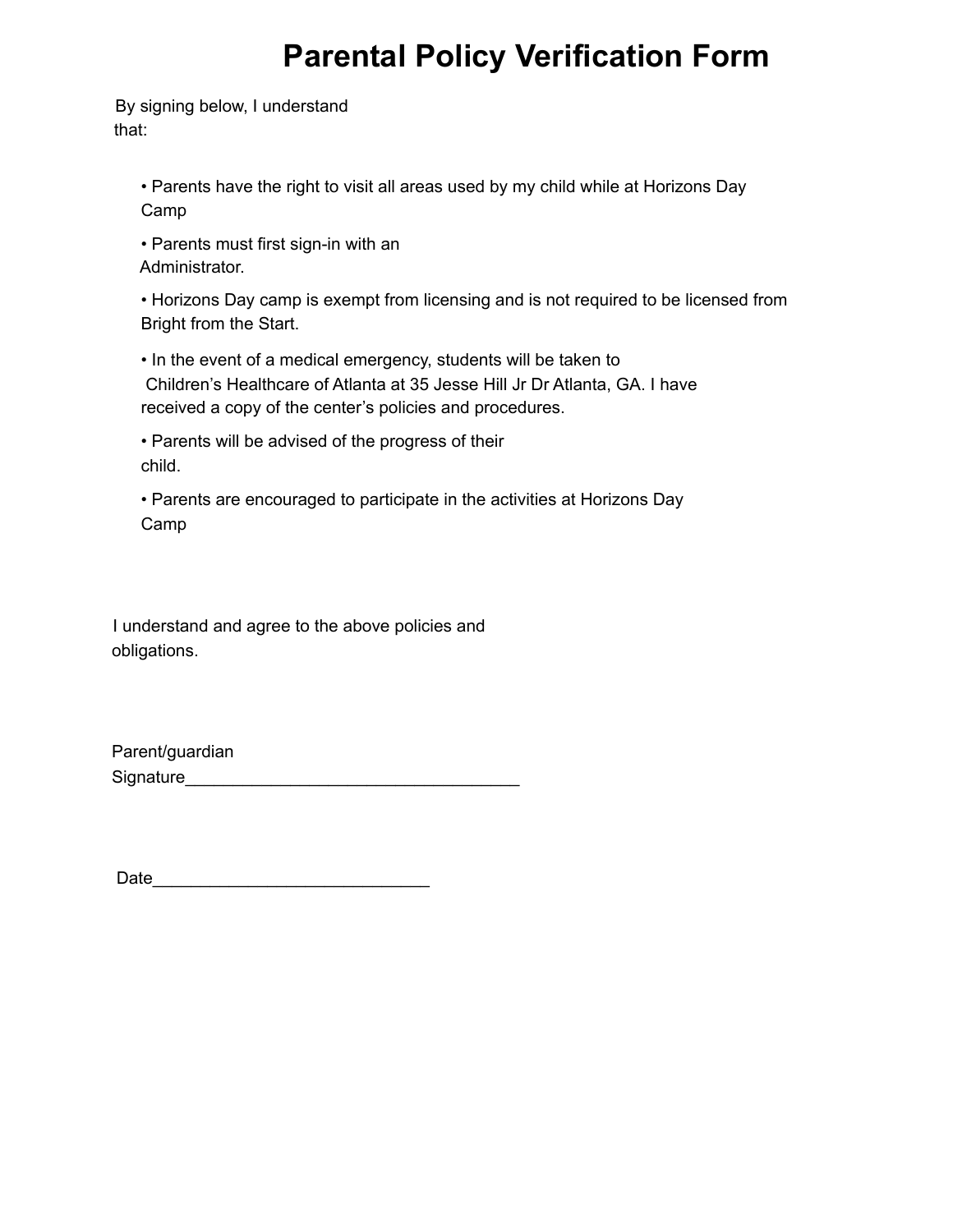#### **PARENTAL AGREEMENT**

Horizons School Enrichment Programs (HKEP) agrees to provide after school care for the school care for the school care for the school care for the school care for the school care for through Friday, 2:30 p.m. until 6:30 p.m during the school year and day camp Monday through Friday, 7:45am until 6:00pm when school is not in session.

> My child will participate in an afternoon snack while attending HKEP. My child will not be allowed to enter or leave the facility without being escorted by the parent(s), HK faculty/staff, or other person authorized by the parent.

I acknowledge that it is my responsibility to keep my child's records current and will inform HK of any significant changes such as telephone numbers, work location, emergency contacts, child's physician, child's health status, immunization records, etc

HK agrees to keep me informed of any accidents and incidents including illnesses, injuries, adverse reactions to medications, exposure to communicable diseases and any other accidents/incidents that involve my child.

I authorize HK to obtain emergency medical care for my child when I am not available. I have received a copy of the policies and procedures for HKEP and agree to abide by them.

> I agree to provide HK with an up to date copy of my child's immunization records (for HK after school program) no later than 10 days from the date of this agreement.

I understand HK will advise me of my child's progress and issues relating to my child's care as well as any individual practices concerning my child's special needs. I also understand that my participation is encouraged in facility activities.

| Signature of HK parent | Date |  |
|------------------------|------|--|
|                        |      |  |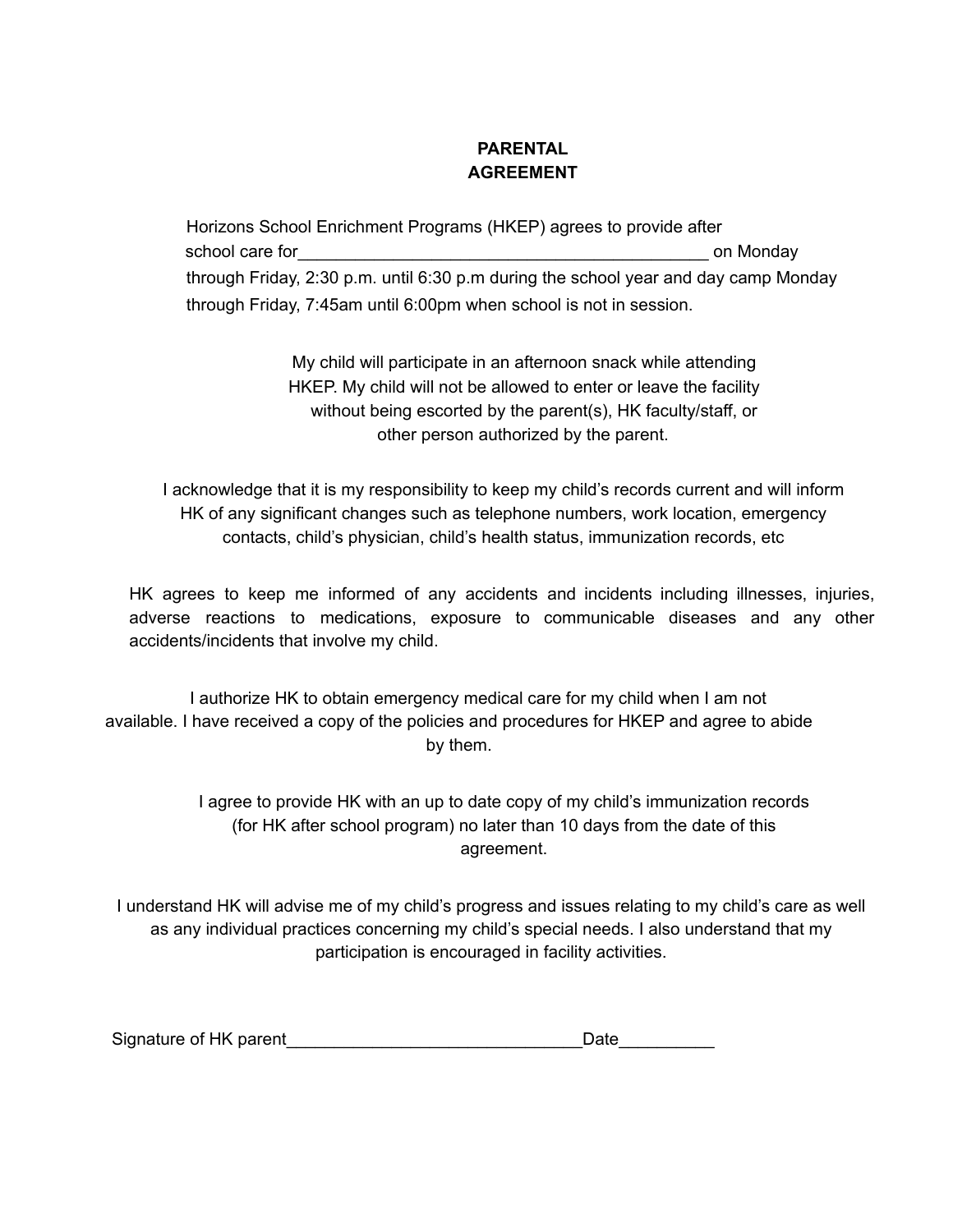# TRANSPORTATION AGREEMENT (AFTER SCHOOL)

This is to certify that I give Horizons Kids Enrichment Programs permission to transport my child(ren)

from school at school dismissal (approx. 2:30pm) to HKEP staff at my child(ren) school to Horizons Kids Education building (approx. 3:00pm) on the following days:

Monday Tuesday Wednesday Thursday Friday

Distance to Horizons Kids from children's school approx. 2miles. Horizons Kids Enrichment Programs Faculty/staff is authorized to receive my child. In the event that there is no authorized person, the following procedures should take place: Parent will be notified to retrieve their child for that specific day. In the event my child is not to be transported as outlined above, I agree to notify Horizons Kids Enrichment Programs in advance but no later than 2:00 p.m. of the day missed at (404) 593-7832 or at horizonskidsatlanta@gmail.com. We have a strict policy that we will not leave the school until the parent is contacted if we were not informed of a change in your child(ren) daily schedule. If parents cannot be contacted we will contact authorized contacts as approved on the child(ren) enrollment form.

Signature of Parent or Guardian: \_\_\_\_\_\_\_\_\_\_\_\_\_\_\_\_\_\_\_\_\_\_\_\_\_\_\_\_\_\_\_\_

Date and the set of  $\sim$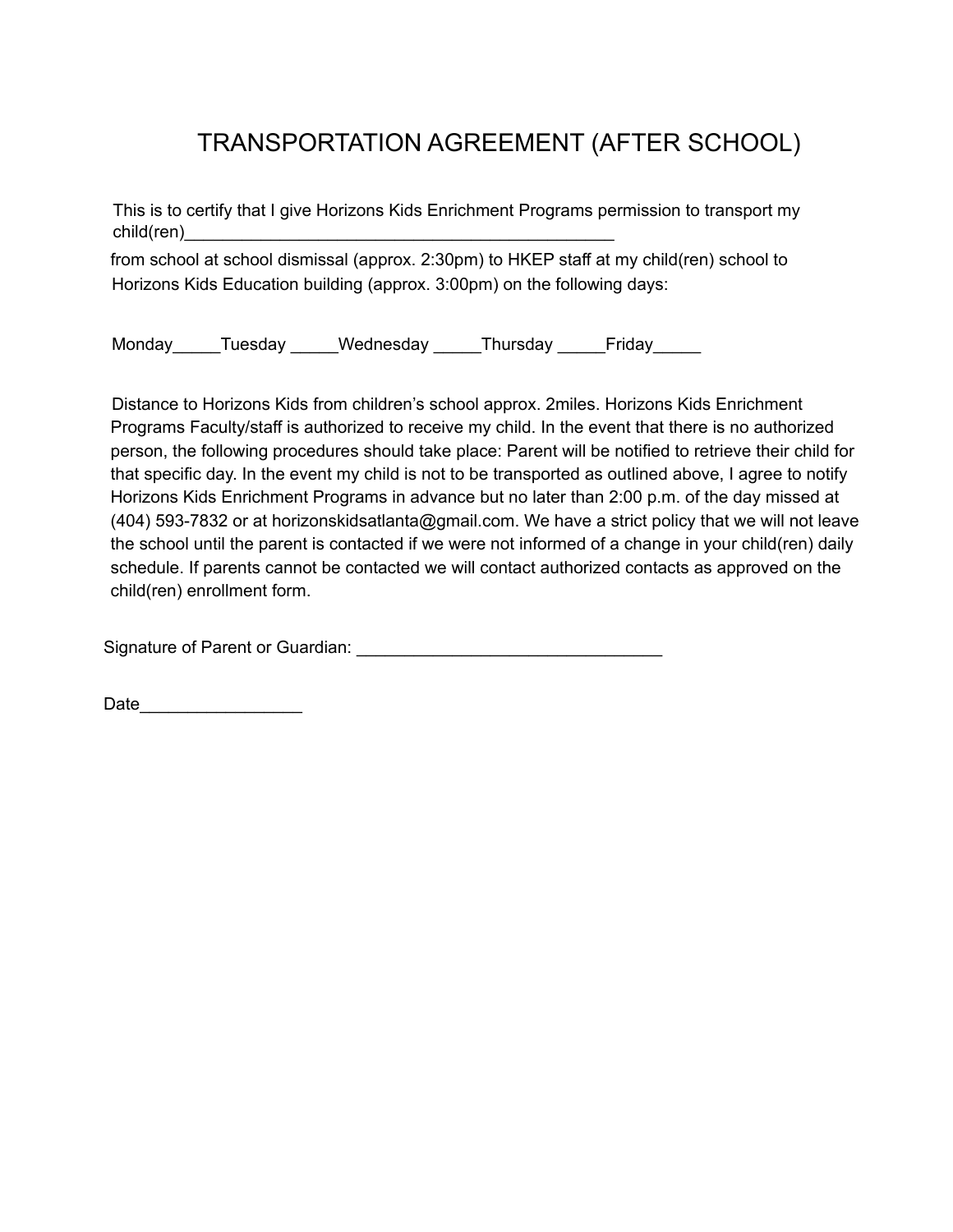## **Horizons Kids Enrichment Programs Child Forms**

| Entrance Date________________________Withdrawal Date____________________________       |  |  |
|----------------------------------------------------------------------------------------|--|--|
|                                                                                        |  |  |
|                                                                                        |  |  |
|                                                                                        |  |  |
|                                                                                        |  |  |
|                                                                                        |  |  |
| Parents 1 Home Address (if different from child's) Street_______________________       |  |  |
|                                                                                        |  |  |
|                                                                                        |  |  |
| <b>Employer's Street</b>                                                               |  |  |
|                                                                                        |  |  |
| Parent 2 Home Address (if different from child's) Street________________________       |  |  |
|                                                                                        |  |  |
| Parent 2 Place of Employment _________________________Work Phone#_______________       |  |  |
| Employer's Street Address____________________City __________State______Zip______       |  |  |
| Child's Living Arrangements: () Both Parents () Parent 1 () Parent 2 () Legal Guardian |  |  |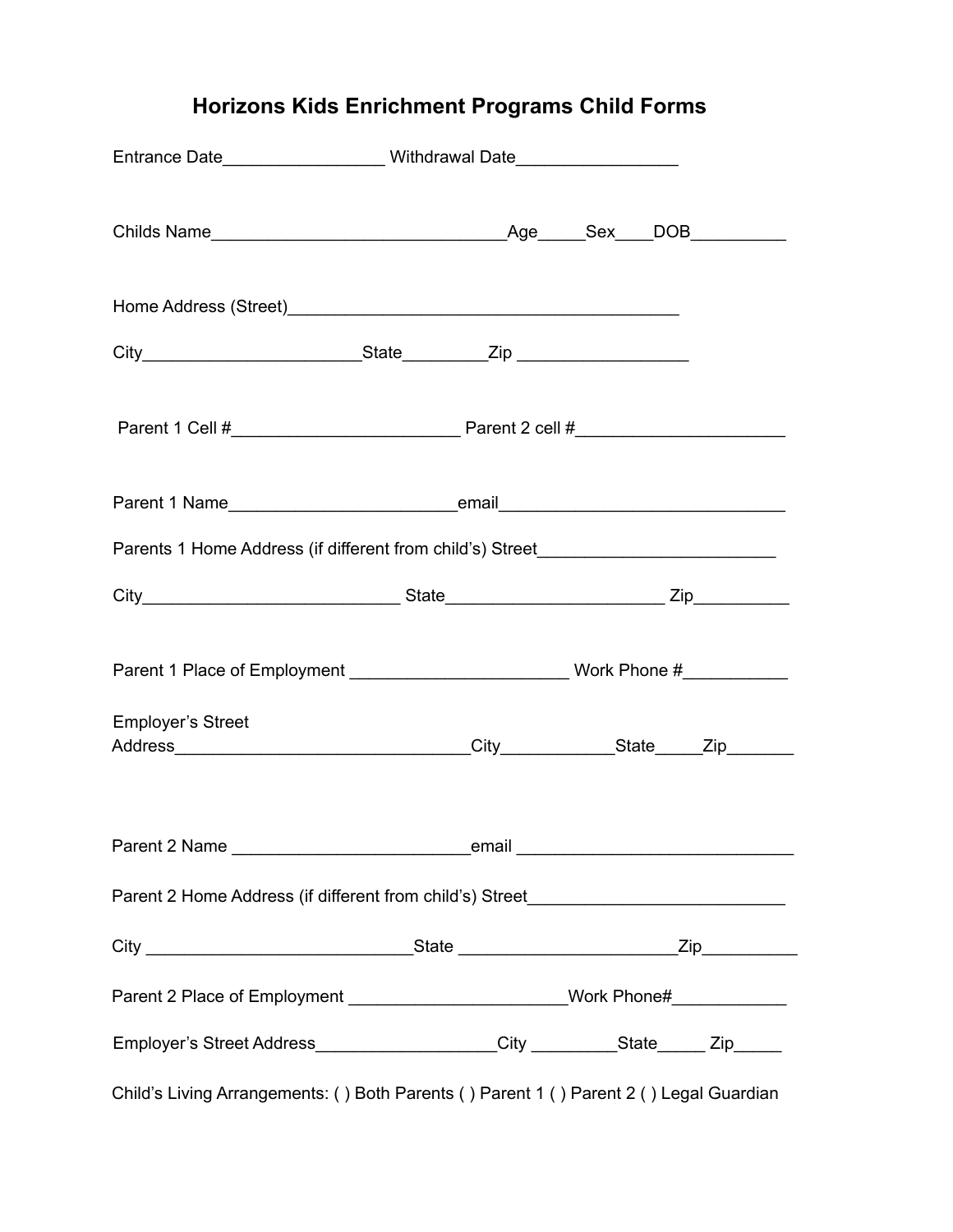My child may be released to the person(s) signing this agreement or to the following:

| Persons to contact in the case of emergency when parent or guardian cannot be reached:            |  |
|---------------------------------------------------------------------------------------------------|--|
|                                                                                                   |  |
|                                                                                                   |  |
|                                                                                                   |  |
|                                                                                                   |  |
| Name of Public or Private School child attends; ________________________________                  |  |
|                                                                                                   |  |
|                                                                                                   |  |
|                                                                                                   |  |
|                                                                                                   |  |
|                                                                                                   |  |
|                                                                                                   |  |
|                                                                                                   |  |
| My child is currently on medication prescribed for long-term continuous use or has the following  |  |
|                                                                                                   |  |
| pre-existing illness, allergies, or health concerns: ___________________________                  |  |
| Looknowledge it is my representitive to keep my objdie reserve ourrant to reflect any cignificant |  |

I acknowledge it is my responsibility to keep my child's records current to reflect any significant changes as they occur, e.g., telephone numbers, work location, emergency contacts, child's physician, child's health status, infant feeding plans and immunization records, etc. The facility agrees to keep me informed of any incidents, including illnesses, injuries, adverse reactions to medications, etc., which includes my child.

I understand that the facility will advise me of my child's progress and issues relating to my child's care as well as any individual practices concerning my child's special needs. I also understand that my participation is encouraged in facility activities.

(Parent/Guardian) Signed:\_\_\_\_\_\_\_\_\_\_\_\_\_\_\_\_\_\_\_\_\_\_\_\_\_\_\_\_\_\_\_\_\_

Date:\_\_\_\_\_\_\_\_\_\_\_\_\_\_\_\_\_\_\_\_\_\_

Parents please note that we have posted notices on the board in the classroom of accreditation, licensing, copy of rules, review of evaluation report, communicable disease chart, statement of parental access, names of persons in charge, current weekly menu, emergency plans for severe weather and fire, statement for visitors, proof of liability insurance, and other important information.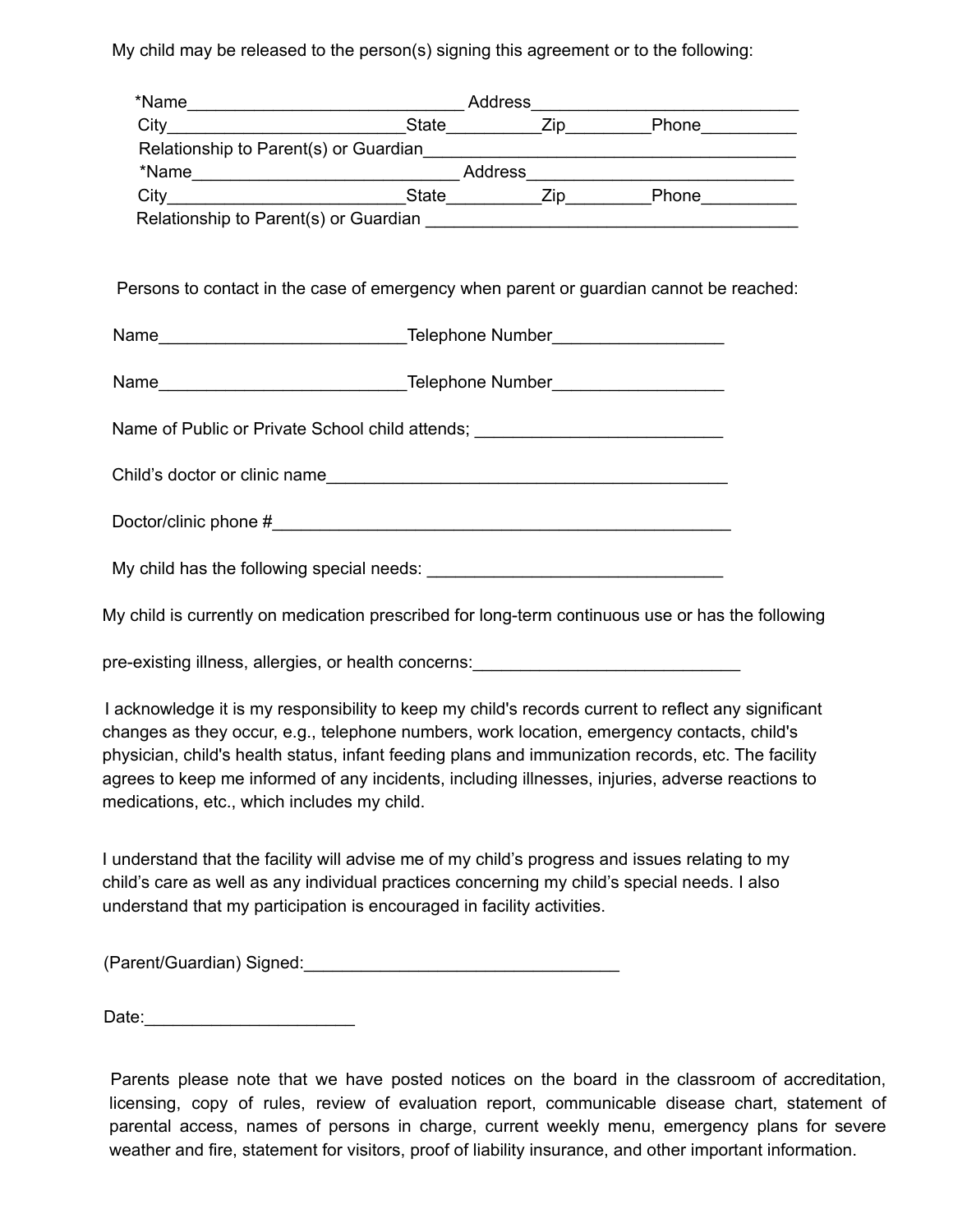## EMERGENCY MEDICAL AUTHORIZATION

In the event that my child **Example 20** Suffers an injury or illness while in the care of Horizons Kids Enrichment Programs (HK) and the facility is unable to contact me/us immediately, I/we give authorization for the faculty/staff of HK to secure such medical attention and care for the child as is necessary. I understand that HK will make every possible attempt to contact me/us, the child's physician, and other persons listed as an emergency contact. I/We will not hold HK personnel responsible for the accident or illness. I/We further understand that the parent/guardian is responsible for any and all medical expenses incurred during the treatment of my child. I/We recognize that HK uses Children's Healthcare of Atlanta at 35 Jesse Hill Jr. Dr. SE, (404) 785-5437 for medical emergencies.

I/We agree to keep HK informed of all changes in telephone numbers, home addresses, work locations, e-mail addresses, emergency contacts, family physicians, medical conditions and medications. HK agrees to keep me/us informed of any and all accidents and incidents requiring professional medical attention involving my child.

| Current Prescribed Medication Any other Special Needs or Medical |  |
|------------------------------------------------------------------|--|
|                                                                  |  |
|                                                                  |  |
|                                                                  |  |
|                                                                  |  |
|                                                                  |  |
|                                                                  |  |
| Signature of Parent or Guardian                                  |  |
|                                                                  |  |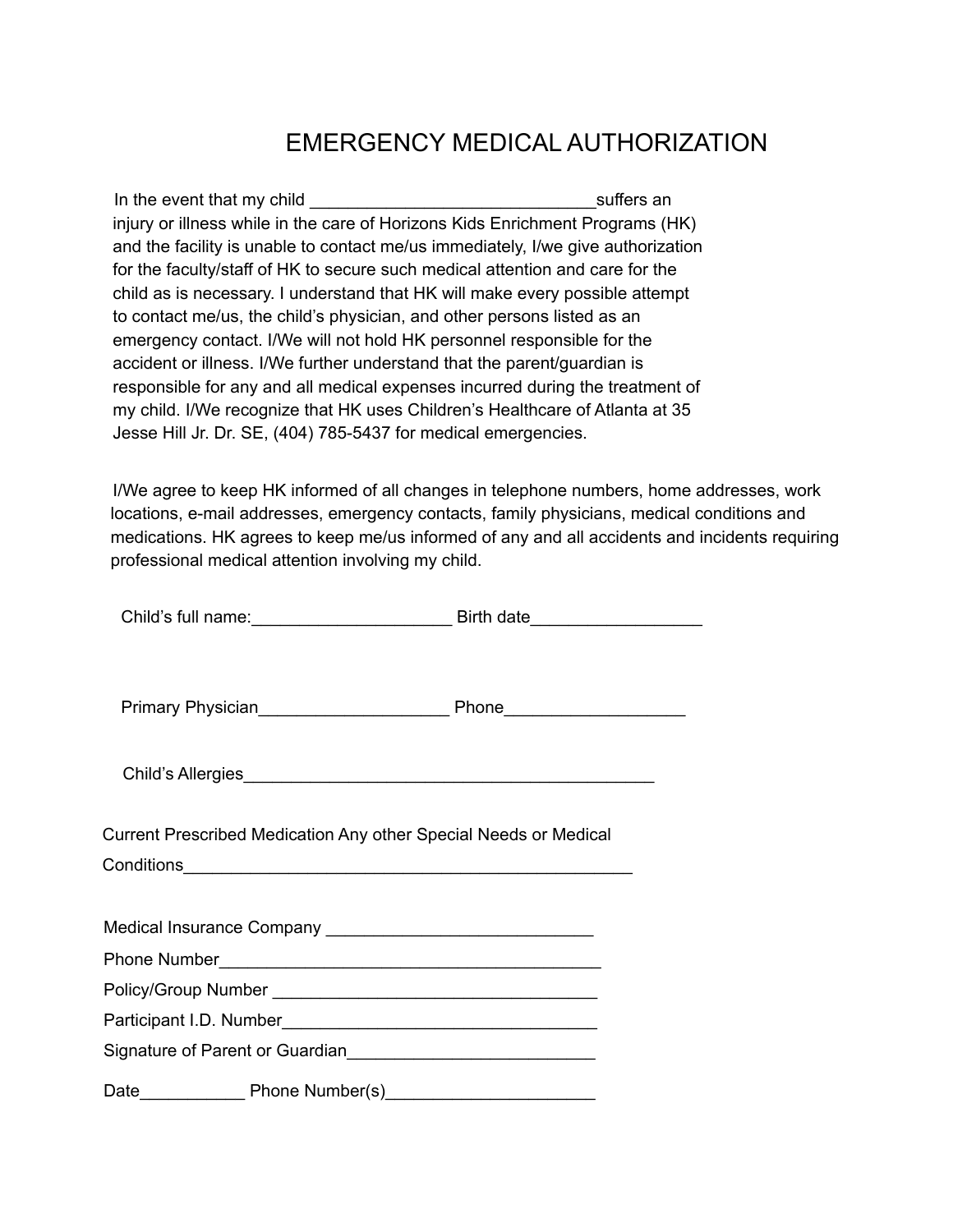### ROUTINE FIELD TRIPS FOR DAY CAMPS

#### **INMAN/SPRINGVALE PARK AND HORIZONS KIDS PLAYGROUND PERMISSION**

I give permission for my child to use the playground at City of Atlanta Parks and at the playground at Horizons Kids while in the care of Horizons Kids Enrichment Programs.

Signature of Parent or Guardian\_\_\_\_\_\_\_\_\_\_\_\_\_\_\_\_\_\_\_\_\_\_\_\_\_\_\_\_\_ Date\_\_\_\_\_\_\_\_\_\_

#### **SWIMMING PERMISSION**

I give permission for my child to participate in swimming at Glennlake Pool Decatur/City of Atlanta pool realizing he or she is swimming at his/her own risk. I acknowledge that my child must pass a swim test by a lifeguard on duty and will be placed for swimming in the appropriate area for his/her skills. If my child is shown to not have swimming skills, a life vest is required and the child will be allowed only in the kiddie section (2 feet or less) of the pool. This applies to summer camp and day camp.

Signature of Parent or Guardian<br>
<br>
<u>Date</u>

**I acknowledge that this field trip form must be completed/signed and authorized by me before my child can participate on these field trips**.

Signature of Parent or Guardian \_\_\_\_\_\_\_\_\_\_\_\_\_\_\_\_\_\_\_\_\_\_

| Date |  |
|------|--|
|      |  |
|      |  |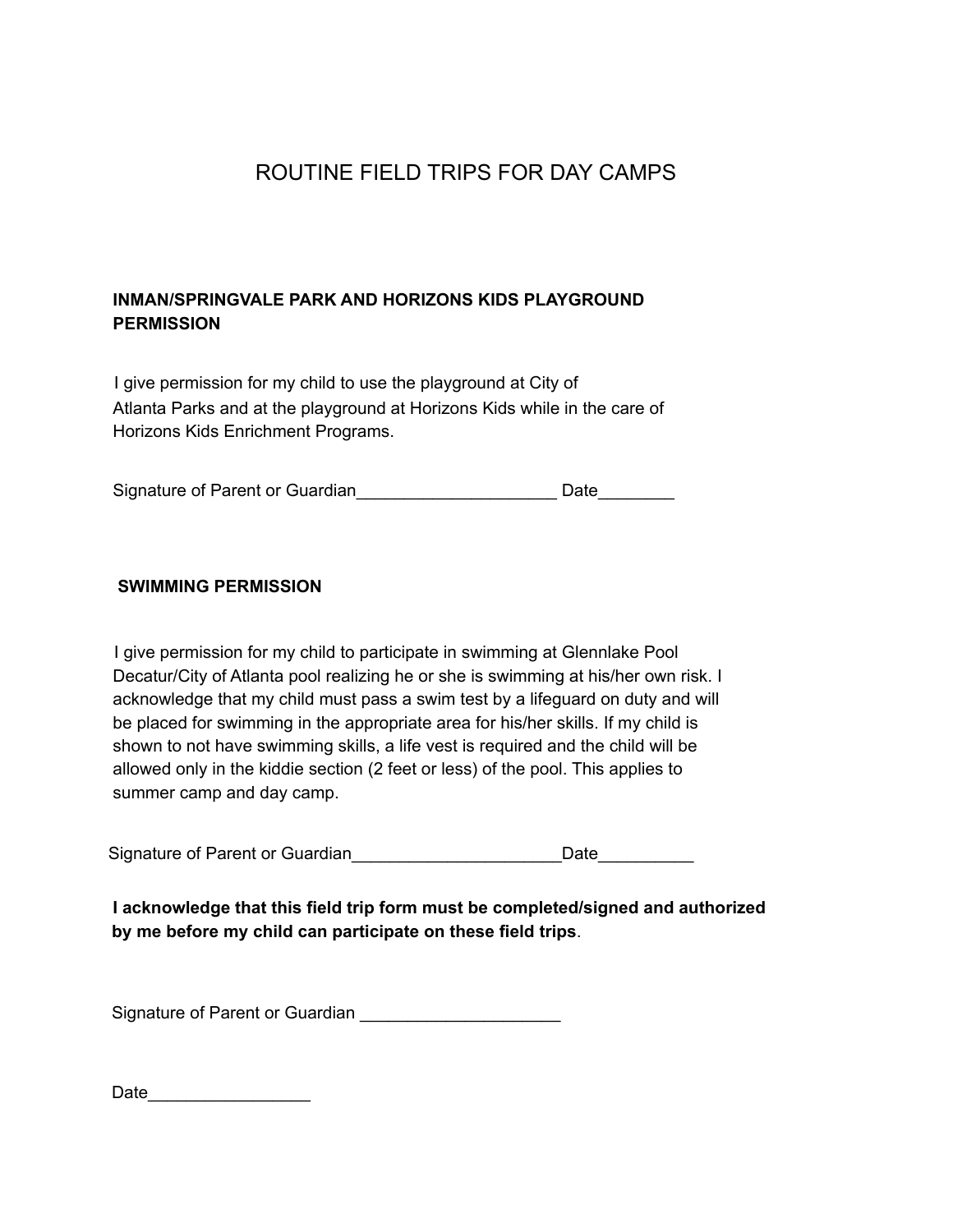### VEHICLE EMERGENCY MEDICAL FORM

| Parent #1 Name                                                                                                                                                                                                                                                                                       |  |    |
|------------------------------------------------------------------------------------------------------------------------------------------------------------------------------------------------------------------------------------------------------------------------------------------------------|--|----|
|                                                                                                                                                                                                                                                                                                      |  |    |
| Parent #2 Name                                                                                                                                                                                                                                                                                       |  |    |
|                                                                                                                                                                                                                                                                                                      |  |    |
|                                                                                                                                                                                                                                                                                                      |  | at |
| Doctor's Name                                                                                                                                                                                                                                                                                        |  |    |
|                                                                                                                                                                                                                                                                                                      |  |    |
| Child's Allergies: ______________________________                                                                                                                                                                                                                                                    |  |    |
|                                                                                                                                                                                                                                                                                                      |  |    |
| Child's special medical needs and                                                                                                                                                                                                                                                                    |  |    |
|                                                                                                                                                                                                                                                                                                      |  |    |
| Horizons Kids Enrichment Programs (HKEP) uses Children's Healthcare of Atlanta for medical<br>emergencies. It is located at 35 Jesse Hill Jr. Dr. SE, (404) 785-5437. In the event of an emergency<br>involving my child and (HKED) can't get in touch with me I hereby authorize any needed medical |  |    |

involving my child and (HKEP) can't get in touch with me, I hereby authorize any needed medical care. I further agree to be fully responsible for all medical expenses incurred during the treatment of my child.

|  | Signature of Parent or Guardian | Date |
|--|---------------------------------|------|
|--|---------------------------------|------|